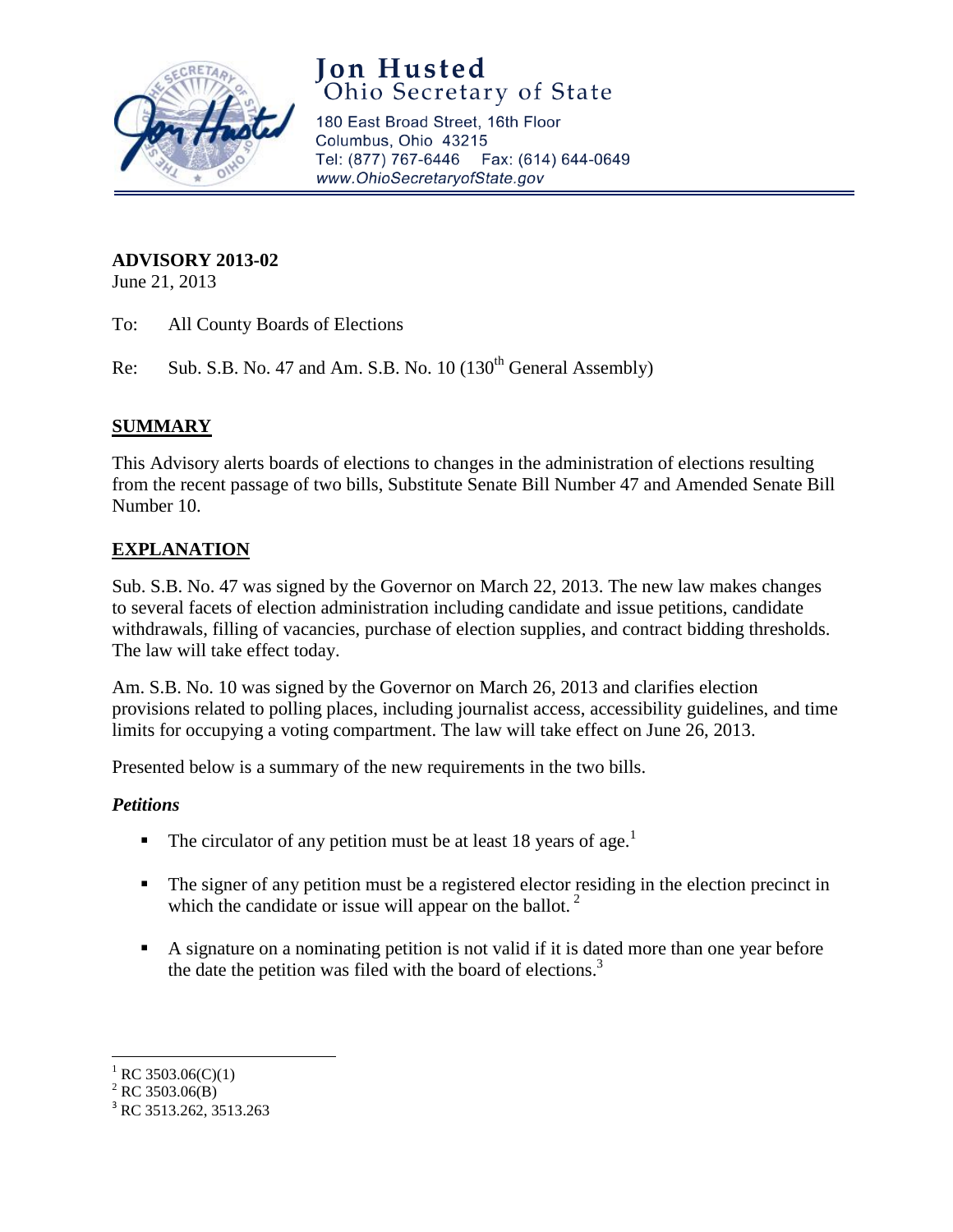No question or issue petition filed with the Secretary of State's Office or a county board of elections may be resubmitted after it is withdrawn from a public office or rejected because it did not contain a sufficient number of valid signatures.<sup>4</sup>

## *Statewide Issue Petitions*

- The Ohio Supreme Court has exclusive original jurisdiction in all challenges to initiative and referendum petitions.<sup>5</sup>
- Each part-petition filed by an issue committee must be marked with the name of the county in which it was circulated and a sequential number within that county's partpetitions. The issue committee must sort part-petitions by county prior to filing with the Secretary of State's Office.
- An issue committee must file an electronic copy of the petition and an index of the electronic copy, along with a summary of the number of part-petitions filed per county and the number of signatures on each part-petition.<sup>6</sup>
- County boards of elections must return verified part-petitions and the electronic copy of the part-petitions to the Secretary of State's Office not less than 110 days before the election, and the Secretary of State's Office must determine the sufficiency of signatures by the  $105<sup>th</sup>$  day before the election.<sup>7</sup>
- If a petition is found to have an insufficient number of valid signatures, the issue committee is permitted 10 additional days from the date the Secretary of State's Office notifies the issue committee of the discrepancy to collect and to file supplemental signatures. (For more information about the supplemental signature requirements see Advisory 2013-03.)
- The Secretary of State's Office must prescribe a form for use with the submission of supplementary part-petitions by an issue group when the original petitions are found to have an insufficient number of valid signatures. The Secretary of State's Office must make the form available in paper and electronic form simultaneously when notifying the issue committee that the original petition filing lacked sufficient valid signatures. Boards of elections must provide a paper or electronic copy of the form upon request.<sup>8</sup>
- Each issue group's form will have unique identifier, and supplemental signatures may only be collected on that form in the 10 days after the Secretary of State's Office has notified the issue group of the lack of sufficient valid signatures.<sup>9</sup>

l

 $4^4$  RC 3501.38(I)(2)(b)

 $5$  RC 3519.16(A)

 $6$  RC 3519.16(B)

 $7$  RC 3519.16(E)

 $8 \text{ RC } 3519.16(\text{E})$ <br>RC 3519.05(D) and 3519.16(F)

 $^{9}$  RC 3519.16(F)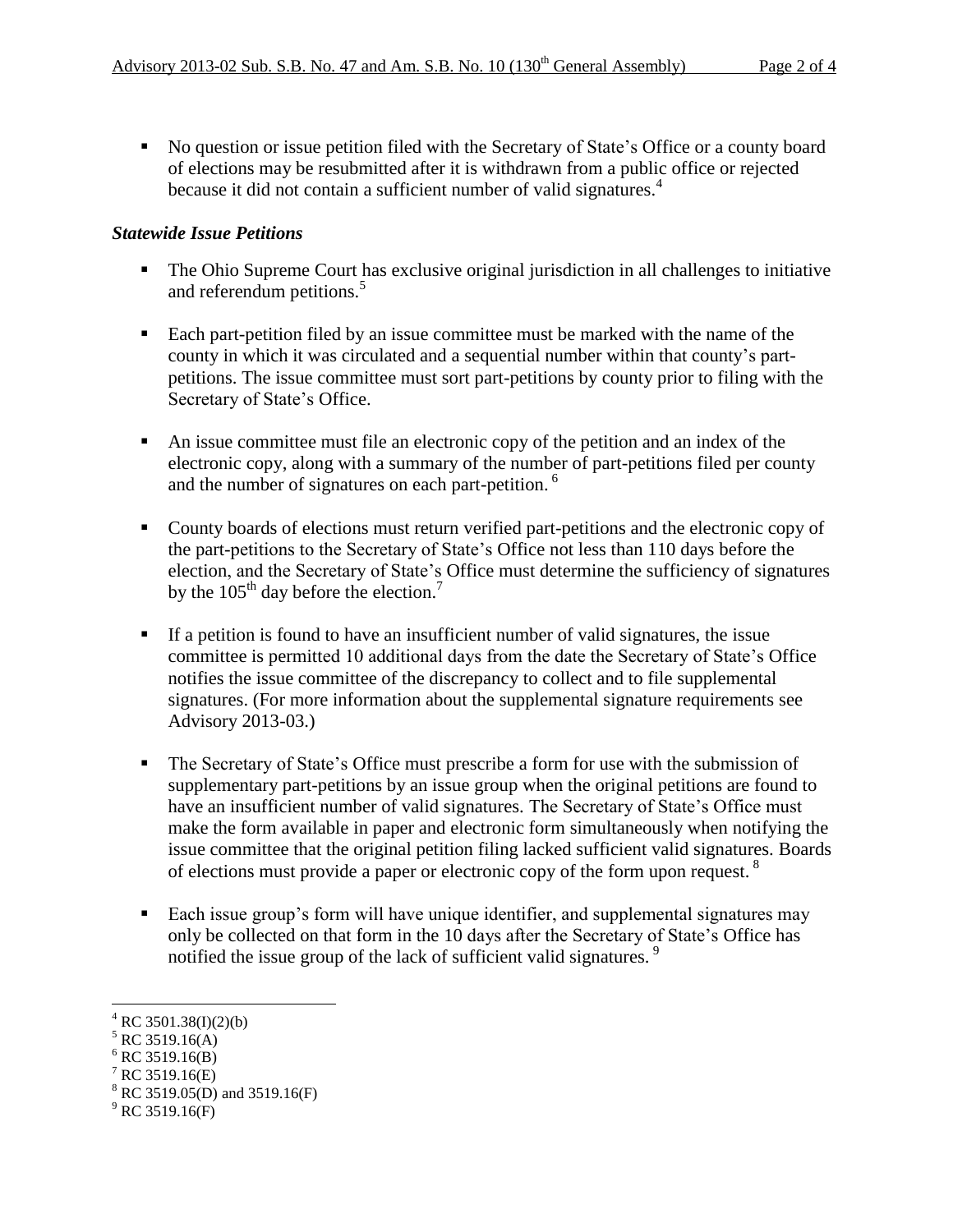- The supplemental petition form is not considered a public record until the Secretary of State notifies the issue committee of any signature insufficiency and provides the issue group with its unique form. $^{10}$
- County boards of elections have eight days from receipt of supplemental signatures to verify their sufficiency and return them to the Secretary of State's Office. The Secretary of State's Office must determine the sufficiency of supplemental signatures by the  $65<sup>th</sup>$ day before the election. $^{11}$

# *Bid Threshold*

The threshold at which boards of elections must accept competitive bids for contracts to print ballots and to furnish election supplies has increased from \$10,000 to \$25,000.<sup>12</sup>

# *Bulk Purchase of Election Supplies*

 The Secretary of State is permitted to make bulk purchases of election supplies on behalf of participating local boards of elections. County boards of elections must file a written request for inclusion with the Secretary of State's Office and agree to make payments directly the vendor.  $^{13}$ 

# *Filling of Vacancies*

- Several deadlines for the creation of unexpired term elections and filing deadlines for filling vacancies in elective offices have been adjusted from 56 days to 40 days to resolve conflict with the deadlines established in the Ohio Constitution.
- No person who unsuccessfully seeks nomination as a party candidate in a primary election by declaration of candidacy or declaration of intent to be a write-in candidate may become a candidate at the following general election by being appointed to a vacancy in party nomination.<sup>14</sup>

## *Candidate Withdrawals*

Boards of elections must remove from the ballot the name of any candidate who withdraws on or before the  $70<sup>th</sup>$  day before either a primary or general election. Boards will not remove from the ballot the name of any candidate who withdraws after the  $70<sup>th</sup>$ day before a primary or general election.<sup>15</sup>

l  $^{10}$  RC 3519.05(D)

 $11$  RC 3519.16(F)

<sup>&</sup>lt;sup>12</sup> RC 3501.301, 3505.13

 $13$  RC 3501.302

 $14$  RC 3513.04

 $15$  RC 3513.30(E)